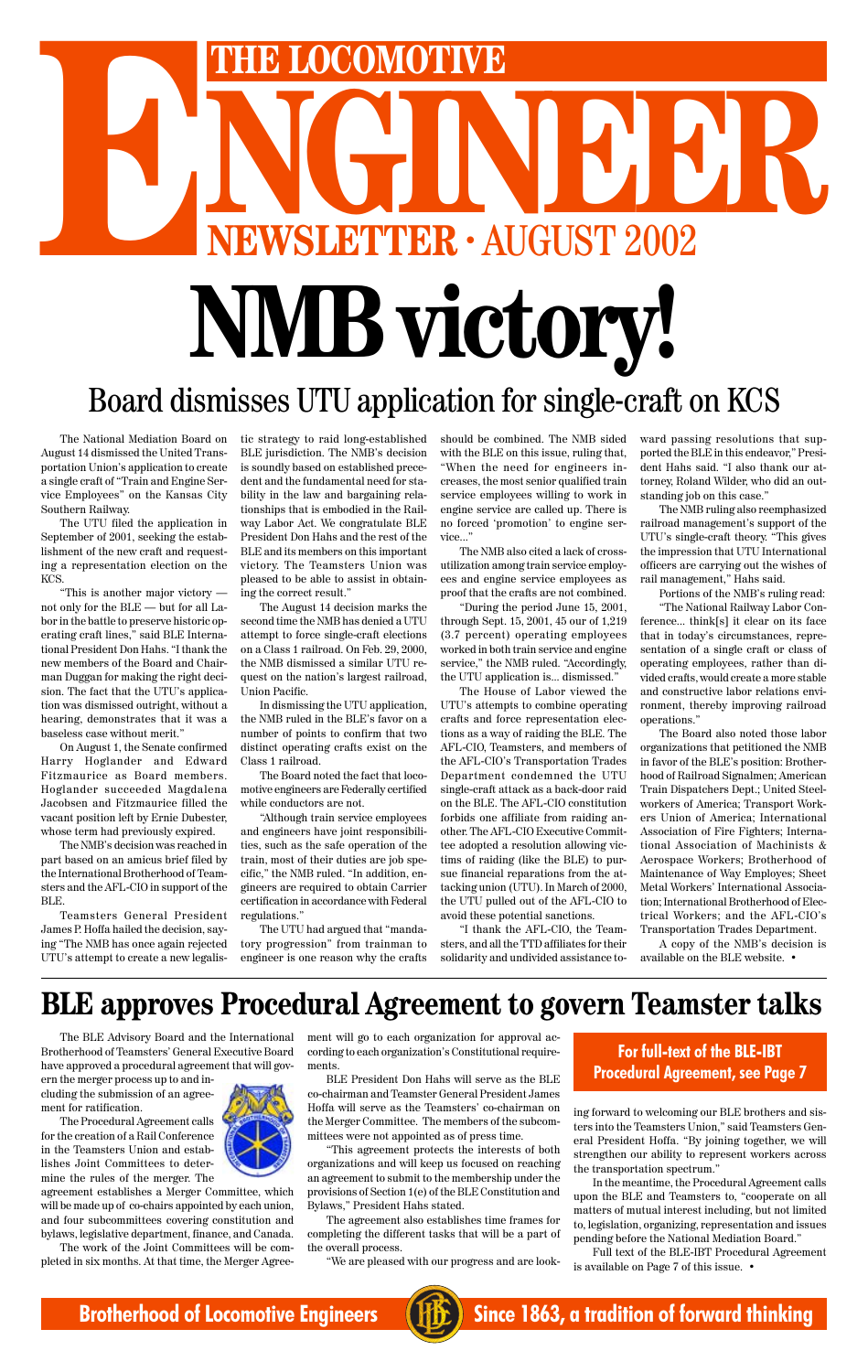In temperatures over 100 degrees, several hundred people attending the BLE's International Western Convention in Kennewick, Wash., rallied against the unsafe use of remote control technology in the railroad industry.

BLE and GIA members, their families, members of the Teamsters, members of other labor unions and concerned citizens participated in the informational protest, held to educate the public about the potential dangers and job losses associated with the use of remote control locomotives.

BLE International President Don Hahs told the crowd that the BLE International Division was fighting a legal battle in the courts and through arbitration to support the union's position that the most trained and qualified member of the train crew should operate the new technology.

President Hahs was joined by several high-ranking Teamster officers, lead by Teamster International Vice President Al Hobart. Vice President Hobart led a delegation of members from Teamster Local 174 (Seattle, Wash.), who offered a tractor-trailer that served as the backdrop for the speakers. Local 174 Business Agent Manny Loya drove the rig from Seattle to Kennewick.

Other speakers included General Secretary-Treasurer William C. Walpert, International Vice-President & U.S. National Legislative Representative Raymond Holmes, International Vice-President and National Legislative Representative-Canada George Hucker, Kennewick Mayor Jim Beaver, and Mike Roswell, Rail Safety Manager of the Washington Utilities Transportation Company.

The rally organizers were led by Kent Confer of the BLE's

# **BLE questions remote control safety at rally**



BLE International President Don Hahs, far right, discusses safety concerns relating to the use of remote control locomotives at an informational rally in Kennewick, Wash., during the BLE's International Western Convention on July 23. More than 200 people attended the rally. Other speakers pictured here include, from left: Mike Roswell, Rail Safety Manager of the Washington Utilities Transportation Co.; Al Hobart, Vice President of the International Brotherhood of Teamsters; Jim Beaver, Mayor of Kennewick, Wash.; and Raymond Holmes, BLE International Vice-President & U.S. National Legislative Representative. Other speakers not pictured here were Bill Walpert, BLE General Secretary-Treasurer, and George Hucker, BLE Vice-President & National Legislative Representative-Canada.



National Mobilization Team. Jeff Cheney, a member of BLE Division 236 (Portland, Ore.). Confer and Cheney thanked Brother Will Amaya, IWC 2002 Chairman, for helping coordinate the event with the IWC and the hotel.

U.S. railroads could avoid potential safety hazards and improve operating efficiency by using federally-certified locomotive engineers in Remote Control Operations. Locomotive engineers are the most highly-trained, skilled and experienced employees in the railroad industry. However, the railroads insist on using employees with limited training and experience in remote control operations, while eliminating the jobs of many locomotive engineers. •







From left: International Vice-Presidents Lee Pruitt and Stephen Speagle.

Wade Mobley, Vice Local Chairman of BLE Division 821 (Kamloops, B.C.).



From left: The two primary organizers of the event were Kent Confer, BLE Division 623 (McCook, Neb.) and Jeff Cheney, BLE Division 236 (Portland, Ore.).

The crowd braved temperatures of more than 100 degrees to participate in the BLE's rally.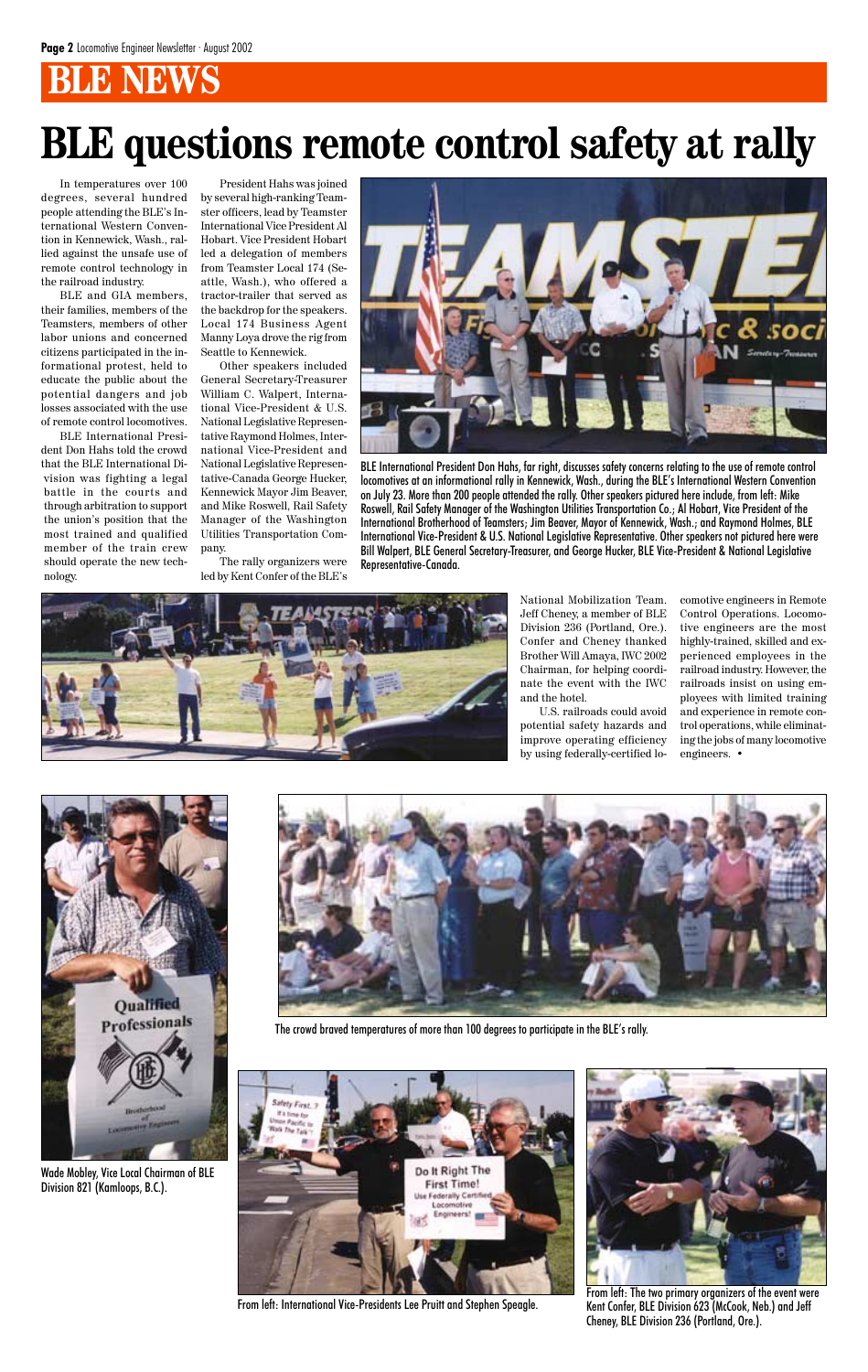

At the microphone is General Secretary-Treasurer Bill Walpert, addressing the crowd during the BLE's rally in Kennewick, Wash., on July 23. In the background, from left, are: Raymond Holmes, BLE Vice-President & U.S. National Legislative Representative; George Hucker, BLE Vice-President & National Legislative Representative-Canada; and Don Hahs, BLE International President.



From left: Teamsters International Vice-President Al Hobart and BLE International President Don M. Hahs, following a BLE rally to educate the public regarding the potential safety hazards of remote control locomotives. Even though the temperature in Kennewick reached 110 degrees that day, more than 200 people turned out for the BLE's rally.



The tractor trailer, provided by Teamster Local 174 out of Seattle, Wash., provided the backdrop for the stage.



George Hucker, BLE Vice-President & National Legislative Representative-Canada.







With microphone: Raymond Holmes, BLE Vice-President & U.S. National Legislative Representative, with President Hahs in the background.



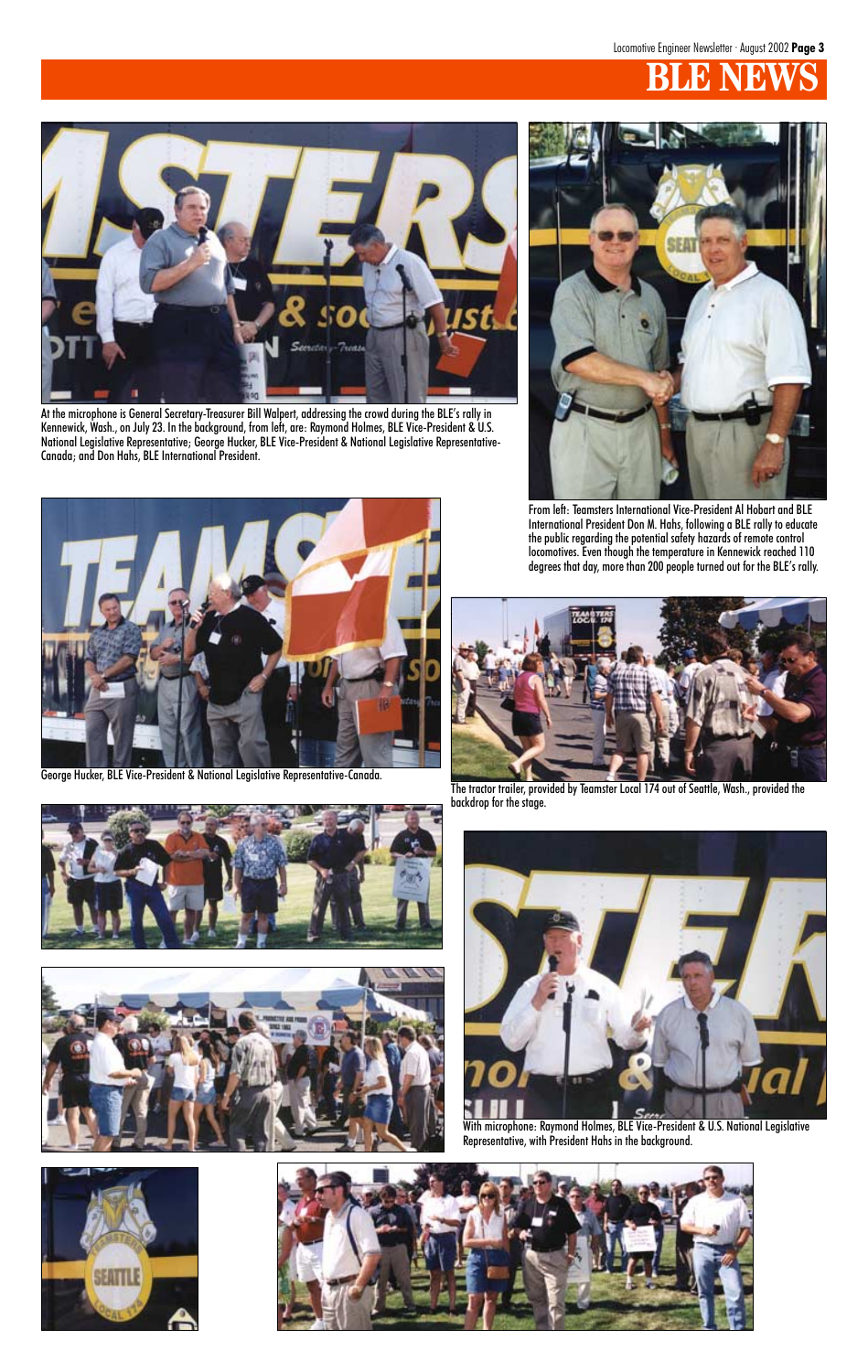## **ERNATIONAL WESTERN CONVENTION**



IWC 2002 Chairman Will Amaya, podium, welcomes guests during the opening ceremony on July 19. Seated, from left, are General Secretary-Treasurer Bill Walpert; International President Don Hahs; and GIA International President Onita Wayland. The convention was held at the Tri-Cities West Coast Hotel in Kennewick, Wash.



From left: Mike Weston, Legislative Representative of BLE Division 186 (Denver), explains to GST Walpert how his division has recruited a vast number of new trainmen members in recent months.





The Canadian flag was escorted by bagpipers into the hall during opening ceremonies. The bagpipe players are, from left: Don Anderson of BLE Division 898 (Jasper, Alberta) and Bob Gallaher of Division 821 (Kamloops, B.C.).



From left: Tim Donnigan, General Chairman of the Union Pacific-Western Region, with Ira

From left: Steve Halbrook, President of BLE Division 94 (Gillette, Wyo.); Melna Bennett; and her husband Greg Bennett, Secretary-Treasurer of Division 94 (Gillette, Wyo.).



From left: Mark Ricci, Ph.D., Chairman of the Washington State Legislative Board, and Tim Smith, Chairman of the California State Legislative Board.



From left: Richie Prevo, Legislative Representative of BLE Division 647 (Phoenix, Ariz.) and Britt Staffield, Local Chairman of BLE Division 647.



From left: Bruce MacArthur, Union Pacific-Northern Region General Chairman; Lee Pruitt, BLE International Vice-President; and Gil Gore, Union Pacific-Southern Region General Chairman.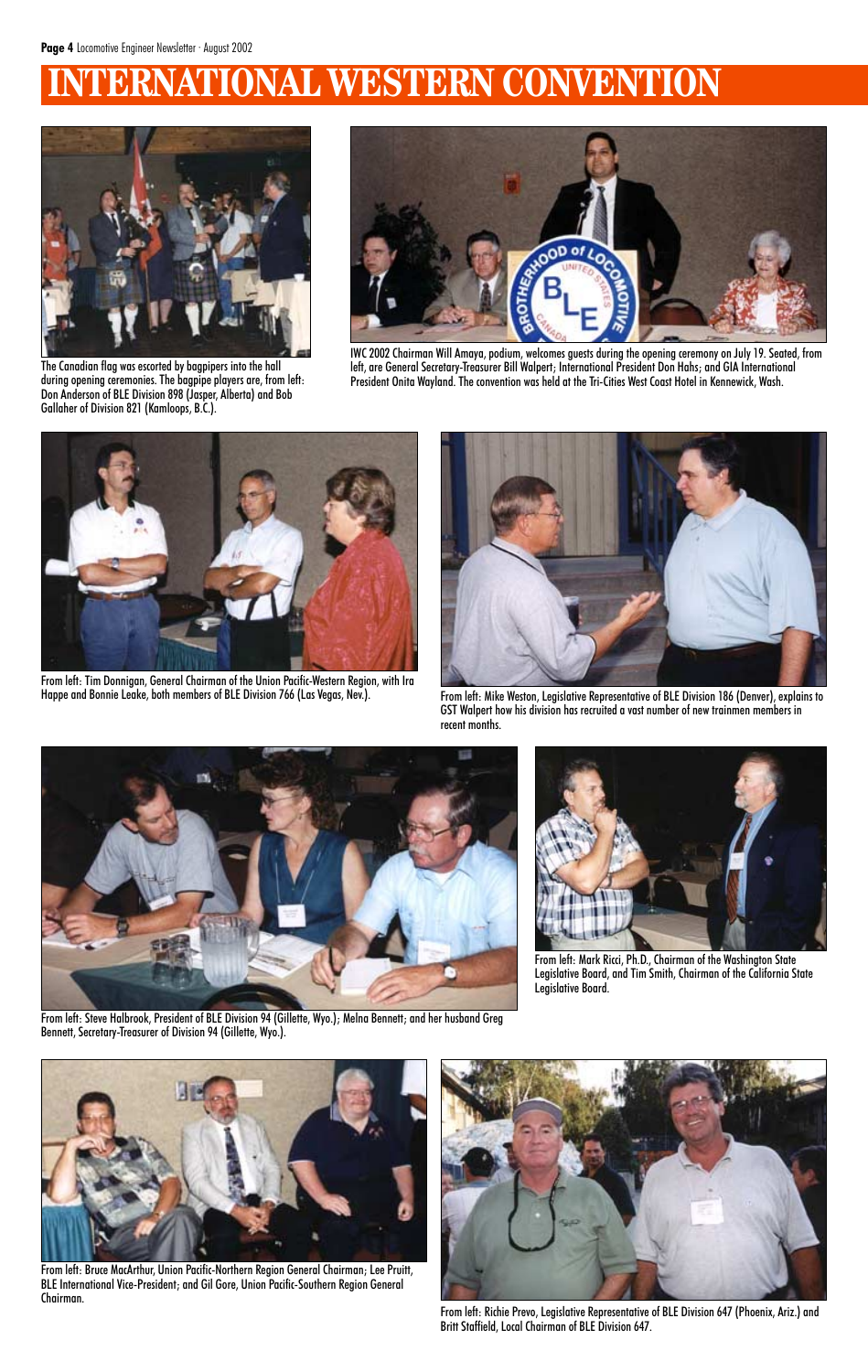## **KENNEWIC**



BLE-PAC — "Don't leave home without it." North Dakota State Legislative Board Chairman Mike Muscha signed up several new contributors to the BLE PAC fund while at the IWC.



Members of the Grand International Auxiliary (GIA) had a successful trip, recruiting at least three new members. Ladies attending a GIA workshop are pictured here. Seated, from left: Linda Lee, Victoria Linkletter, Virginia Linkletter, Sherry McGunigal, Ruthanna Lee, Onita Wayland, and Kim Linkletter. Standing, from left: Barbie Lynch, Sereena Hogan, Toni Coleman, Diane Fender, Lynne Weninger, Janice Hahs, Brenda Hayes, and Paula Priest.



From left: International Vice-President Dale McPherson and Phil Bailey, Local Chairman of BLE Division 236 (Portland, Ore.). General Chairman D.W. Hannah (Union Pacific





From left: Walt Webster, Utah State Legislative Board Chairman; BLE Vice-President & U.S. National Legislative Representative Raymond Holmes; and Pat Whelan, Legislative Representative and President of BLE Division 349 (Salt Lake City, Utah).



From left: Randy Saunders, Local Chairman of BLE Division 5 (Los Angeles); International President Don Hahs; and Jim Booth, Local Chairman of BLE Division 28 (Tucson, Ariz.).

Western Lines), lower right, is the lucky winner of the drawing for a hand-made afghan. The money raised by this raffle was donated to the GIA's scholarship fund.





Sellar B. Nugent, Secretary-Treasurer of the Oregon State Legislative Board, is presented with a 30-year

membership pin by International President Don Hahs. Brother Nugent has held his current office for 10 years, previously serving as Local Chairman of Division 664 for six years and Legislative Rep. of that same division for four years. Currently, he is a member of Division 277 (Portland, Ore.).



From left: Michael Coleman of Division 123 (Phoenix, Ariz.) discusses work/rest guidelines with George Hucker, BLE Vice-President & National Legislative Director-Canada, and Don Anderson, Chairman of the Alberta Provincial Legislative Board.

LEFT: Ronnie Lee, Secretary-Treasurer of Division 126 (Bakersfield, Calif.), and Dean Altringer, Secretary-Treasurer of the North Dakota State Legislative Board and S-T of Division 160 (Harvey, N.D.).

**IWC 2003 – Sparks Sparks, Nevada June 1-5, 2003** See Page 8 for more details.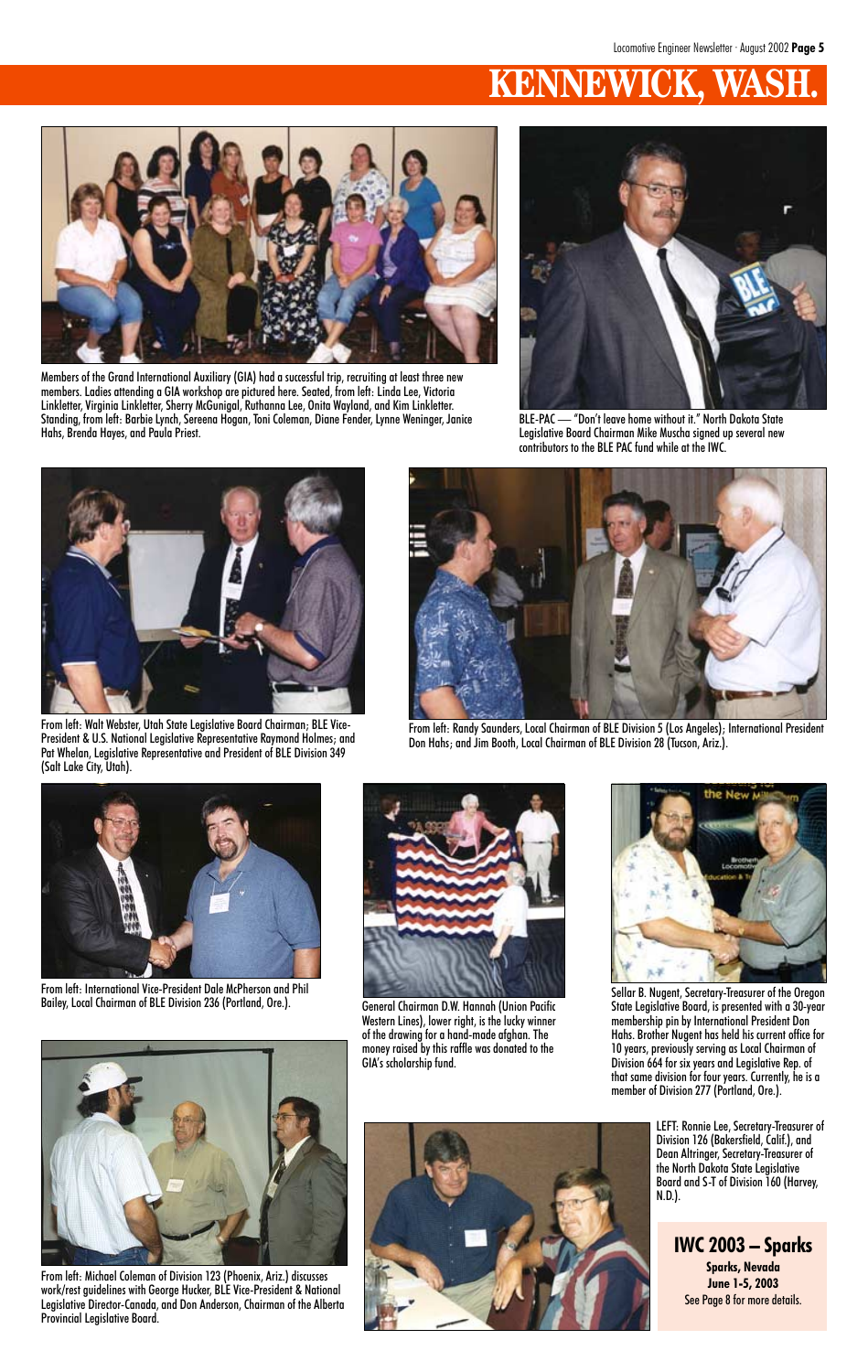# **UTU evicted, again**

## IBEW tells unaffiliated UTU to leave union hall in Chicago

The United Transportation Union, which removed itself from the AFL-CIO for the purposes of raiding the Brotherhood of Locomotive Engineers, was evicted from yet

another union hall because of its non-affiliate status.

On June 7, UTU Local 528 was evicted from the International Brotherhood of Electrical Workers'

(IBEW) union hall in Chicago following a successful informational campaign and rally by members of BLE Divisions 96, 404 and 405.

The eviction in Chicago marks the second time in less than six months that the UTU has been evicted from a union hall because of its non-affiliate status.

On February 20, the AFL-CIO affiliated unions comprising the Western Nebraska Central Labor Council voted unanimously to adopt a resolution evicting the UTU from its headquarters in Alliance, Neb.

> These Brothers issued a special thanks to the Chicago IBEW Office Staff, who helped the BLE send a strong message to UTU membership regarding the AFL-CIO's condemnation of their International's anti-labor practices.  $\bullet$



"UTU leadership is hoping to accomplish a hostile takeover of the BLE by convincing the National Mediation Board to eliminate the

historical operating crafts in the railroad industry," according to literature distributed by the BLE divisions as part of their informational drive against the UTU. "This reckless plan is bad for Rail Labor and could potentially affect other trades.

"UTU has lost all credibility as they do the bidding of railroad management to achieve industry goals of remote control operation and a substandard collective bargaining agreement that drags

down the rest of Railroad Labor.

"The AFL-CIO, including the IBEW, has condemned the UTU and supported the BLE in its fight to preserve operating crafts."

The BLE's highly successful campaign was organized by Chicago-area Local Chairmen Doug Davidson (Division 96), Paul Fesssenbecker (Division 404) and Sean McGovern (Division 405).



Members of BLE Divisions 96, 404 and 405 conducting their informational campaign and rally outside the IBEW Union Hall in Chicago.

As a result of anti-union tactics by the UTU International, two UTU subordinate bodies have been evicted from their offices in union halls operated by AFL-CIO affiliates. In March, UTU representatives were evicted from the Western Nebraska Central Labor Council's headquarters in Alliance, Neb. In June, UTU Local 528 was evicted from the IBEW Union Hall in Chicago.

Photo Left: Dan Lauchart, Div. 405; Jim Stacey, Div. 96; and Dale Kneupfer, Div. 96.

Photo Right: Tom Cuellar, Div. 96.

## **NEWS BRIEFS HELP WANTED — POLITICAL & LEGISLATIVE STAFF ASSISTANT**

**Brotherhood of Locomotive Engineers, Washington, D.C. office** The National Legislative Office of the Brotherhood of Locomotive Engineers is seeking a full-time Political and Legislative staff assistant.

In accordance with Section 1 (d)-Legislative Boards-U.S. of the BLE Constitution & Bylaws (Page 179), the applicant must be an active, dues-paying BLE member in good standing in order to be considered for this position.

Applicants must be a **team player** willing to work in a broad area of legislative, political, and regulatory activities. Duties will include tracking and analyzing legislation, attending political events, as directed, and other activities that affect the interests of our membership.

Individual must possess experience and skill in written and verbal communication, use of multi-media equipment, and be able to handle a diverse range of time-sensitive assignments, some of which may involve time spent outside normal office hours. Individual will assist in coordinating legislative efforts to adopt or amend federal laws. This will require meeting with elected officials, their staff, and others who may have an interest in the proposed legislation. Individual will prepare reports on these meetings for the VP and NLR.

Individual will prepare for publication to the membership — promotional material for specific legislative issues, candidates, or voting records. Will develop, with assistance, a program that enables the membership to understand the importance of the political, legislative and regulatory process. Individual will assist the State Legislative Boards in their efforts to develop legislation and will assemble and maintain a database of state laws that affect our members. Will work with the State Legislative Boards to assist in their efforts to evaluate candidates and increase contributions to the BLE-PAC and will act to promote the BLE-PAC as directed. Individual will coordinate the effort of information distribution from the Washington, DC office to the computer network for members, as directed by the VP & NLR.

Please submit your resume along with samples of letters, papers or other documents you have prepared for distribution on subject matters relating to locomotive engineers' interest, to BLE Washington DC office no later than thirty (30) days from the date of this publication. Must be willing to relocate to the Washington, DC area.

Please mail submissions to:

**Brotherhood of Locomotive Engineers National Legislative Office 10 G Street NE, Suite 480 Washington, D.C. 20002**



President Hahs

#### issues call for voter registration drives

In a letter to secretarytreasurers and legislative representatives of all BLE divisions in the United States, President Don M. Hahs asked divisions to conduct voter registration drives this summer in order to increase voter turnout in the November congressional elections.

In his June 27 letter, President Hahs emphasized the extreme importance of a strong labor turnout to support unionfriendly candidates.

"We were fortunate to have a one-vote majority in the U.S. Senate last year, which re-

sulted in rail labor being able

to obtain passage of the legislation that improved Railroad Retirement benefits," President Hahs said. "Senate Majority Leader Tom Daschle guided this legislation through the Senate and to the desk of the President. He would not have been able to do so without a labor-friendly Senate."

BLE secretary-treasurers and legislative representatives are asked to hold voter registration events at summer festivals, shopping center parking lots, or any place with a constant flow of people.

A list of Congressional endorsements for this fall's elections will be published in an upcoming issue of the *Locomotive Engineer Newsletter*. •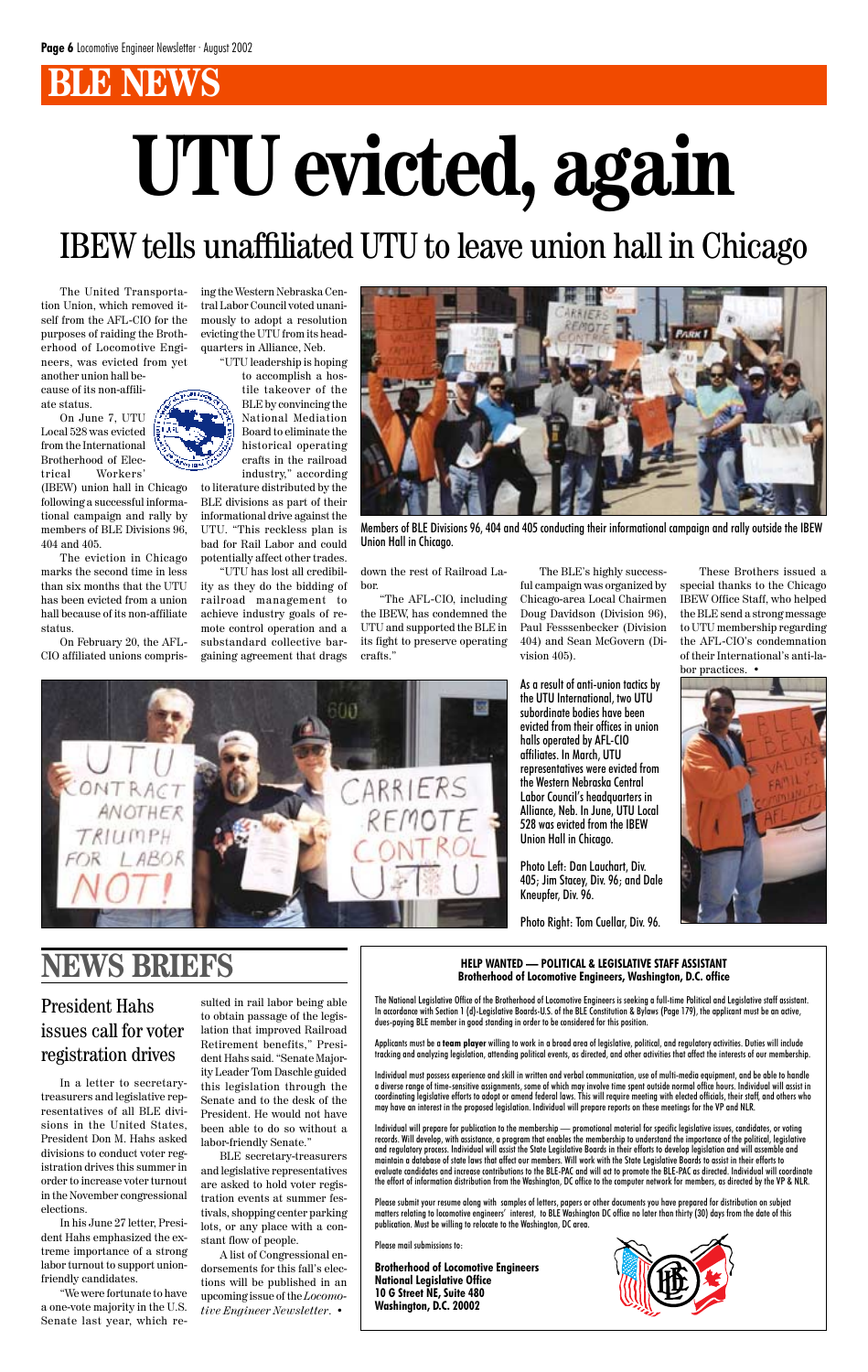

#### **PROCEDURAL AGREEMENT between INTERNATIONAL BROTHERHOOD OF TEAMSTERS and INTERNATIONAL BROTHERHOOD OF LOCOMOTIVE ENGINEERS**



The International Brotherhood of Teamsters (IBT) and the International Brotherhood of Locomotive Engineers (BLE) agree to follow the process set forth in this Procedural Agreement with respect to a potential merger between the two Unions.

1.1 Preliminary Period. During a six-month Preliminary Period, IBT and BLE will form a Joint Merger Committee and various subcommittees which will produce a Merger Agreement and Bylaws for the BLE as the Rail Conference within the IBT. The Conference structure will guarantee the BLE maximum autonomy with the IBT, and will allow the BLE as the IBT Rail Conference to retain the right to represent its members; negotiate all contracts on behalf of its members; administer those contracts; represent its members and handle their grievances; organize employees within its primary jurisdiction; determine the location of its headquarters; hire representatives, employees, attorneys and consultants; set the terms and conditions for its employees; maintain its own funds; set its own dues in accord with the requirements of federal law and the IBT Constitution; and otherwise to operate independently subject to the Constitution of the International Brotherhood of Teamsters.

1.2 The Unions have determined that the Merger Agreement and the Bylaws for the BLE as the IBT Rail Conference should be produced through a joint and cooperative process between the two Unions. This process will insure that as much of the BLE's rules, procedures and structure will be maintained as is consistent with the requirements of the IBT Constitution. The Unions therefore have agreed to form the following joint committee and subcommittees with the members and purposes set forth below.

1.2.1 Merger Committee. The Merger Committee shall be composed of co-chairs appointed by each Union and the members of the subcommittees. The Merger Committee shall have the primary purpose of producing a Merger Agreement and Bylaws for the BLE as the Rail Conference within the IBT.

1.2.2 Constitution and Bylaws. The Constitution and Bylaws Subcommittee shall be composed of eight (8) members from each Union and will have the primary purpose of providing the Merger Committee with suitable Bylaws for the BLE as the Rail Conference within the IBT.

1.2.3 Legislative. The Legislative Subcommittee shall be composed of four (4) members from each Union and will have the primary purpose of advising the Merger Committee concerning the appropriate organization of the BLE Legislative Boards within the IBT and within the IBT Rail Conference.

1.2.4 Finances. The Subcommittee on Finances shall be composed of four (4) members from each Union and will have the primary purpose of advising the Merger Committee concerning the appropriate dues and per capita structure for the IBT Rail Conference.

1.2.5 Canada. The Subcommittee on Canada shall be composed of two (2) members from each Union and will have the primary purpose of advising the Merger Committee concerning the appropriate structure for Canadian members of the BLE within the IBT and Teamsters Canada.

1.3 The Committees will work under the general supervision of the Co-Chairs of the Merger Committee and will arrange their work so that a Merger Agreement and Bylaws for the BLE as the IBT Rail Conference will be completed within six months. The Unions shall, however, have the authority to extend this period by mutual agreement if, for any reason, the Committee and Subcommittees are unable to complete their work as scheduled.

1.4 The Committees and Subcommittees may use such staff and assistance from each Union as they may judge necessary to efficiently complete their work.

2.1 Approval Period. The Merger Agreement and Bylaws for the BLE as the IBT Rail Conference which are produced by the Merger Committee will be subject to approval by the IBT and the BLE in accord with the terms of their respective Constitutions. The Unions will promptly and expeditiously seek approval of the Merger Agreement and Rail Conference Bylaws through the procedures required by their respective Constitutions and the Approval Period will continue until the approvals are properly attained. None of the procedures, terms and conditions of the Merger Agreement and Rail Conference Bylaws will be effective until the Merger Agreement has been approved by both the IBT and the BLE.

3.1 Cooperation. During the Preliminary Period and the Approval Period, the IBT and the BLE will cooperate on all matters of mutual interest including, but not limited to, legislation, organizing, representation and issues pending before the National Mediation Board.

4.1 Merger. Upon approval of the Merger Agreement and IBT Rail Conference Bylaws, BLE will merge into IBT according to the terms of the Merger Agreement.

5.1 Cancellation. Either the IBT by action of its General Executive Board or the BLE through the action of its Advisory Board may cancel these merger procedures at any time before the approval process begins. The Merger shall also be cancelled if either Union fails to approve the Merger Agreement. In addition, the Merger Agreement shall include a provision that allows the IBT by action of its General Executive Board or the BLE through an appropriate procedure which must be set forth in the Merger Agreement to withdraw from the merger at any time during a period twelve months to twenty-four months following approval of the merger.

PPROVED by the General Executive Board of the International Brotherhood of Teamster

By:

James P. Hoffa General President

Date: August 1, 2002

C. Thomas Keegel General Secretary-Treasurer

Date: August 1, 2002

By:

APPROVED by the Advisory Board of the International Brotherhood of Locomotive Engineers.

Don M. Hahs International President

Date: August 1, 2002

Edward W. Rodzwicz Alternate International President & First Vice President

Date: August 1, 2002

By:

William C. Walpert General Secretary-Treasruer

Date: August 1, 2002

The U.S. Senate confirmed two new members to the National Mediation Board on August 1 — Edward J. Fitzmaurice and Harry R. Hoglander.

Fitzmaurice, a Republican, comes to the Board from private law practice in Dallas, Texas. His experience as a labor lawyer includes 12 years of Counsel to Hicks and Associates, and working as an Associate with Kern, Wooley and Maloney, representing underwriters at Lloyd's. While also practicing law, Fitzmaurice was a Domestic Captain, Co-Pilot, and Flight Engineer for Braniff International Airlines for 17 years. He is a former Captain of U.S. Marines, a graduate of Villanova University and attended Southern Methodist School of Law.

Hoglander, a Democrat, comes to the Board from his position as a legislative specialist in the office of Massachusetts Congressman John Tierney. His work in the airline industry includes six years as a labor representative to the United States Aviation Bi-Lateral Delegation. He has served as Master Chairman of the TWA Master Executive Council, Executive Vice President of the Air Line Pilots Association, and as a Captain for Trans World Airlines. Mr. Hoglander was a Captain in the United States Air Force, and is a retired Lt. Colonel in the Massachusetts Air National Guard. He is a graduate of Florida State University and the Suffolk University School of Law.

Hoglander will succeed Magdalena Jacobsen and Fitzmaurice will fill the vacant position left by Ernie Dubester, whose term had previously expired. Hoglander's term will expire on July 1, 2005, and Fitzmaurice's will expire July 1, 2004. Both men will join Chairman Frank Duggan, a Republican, on the three member panel.

BLE International President Don Hahs congratulated Fitzmaurice and Hoglander on their confirmations and said that, along with current Chairman Duggan, the three men will constitute a fair and competent Board. •

#### Senate confirms Fitzmaurice, Hoglander to NMB

#### Fleming reelected at BMWE; Pickett at BRS

The Brotherhood of Locomotive Engineers offers congratulations to Mac Fleming and Dan Pickett who were recently reelected President of their respective rail labor unions.

Fleming of the Brotherhood of Maintenance of Way Employes was reelected in June and Dan Pickett of the Brotherhood of Railroad Signalmen was reelected in July.

Pickett was elected to his third full term as International President. Fleming was elected to his fourth four year term.

In a statement, Fleming said he was looking "forward to working with other rail labor unions to advance our common agenda."

BLE President Don M. Hahs offered his congratulations to both men. "Working together, we can accomplish so much more for our members and that is my goal," Hahs said. "And I know that I share this goal with both of these men." •